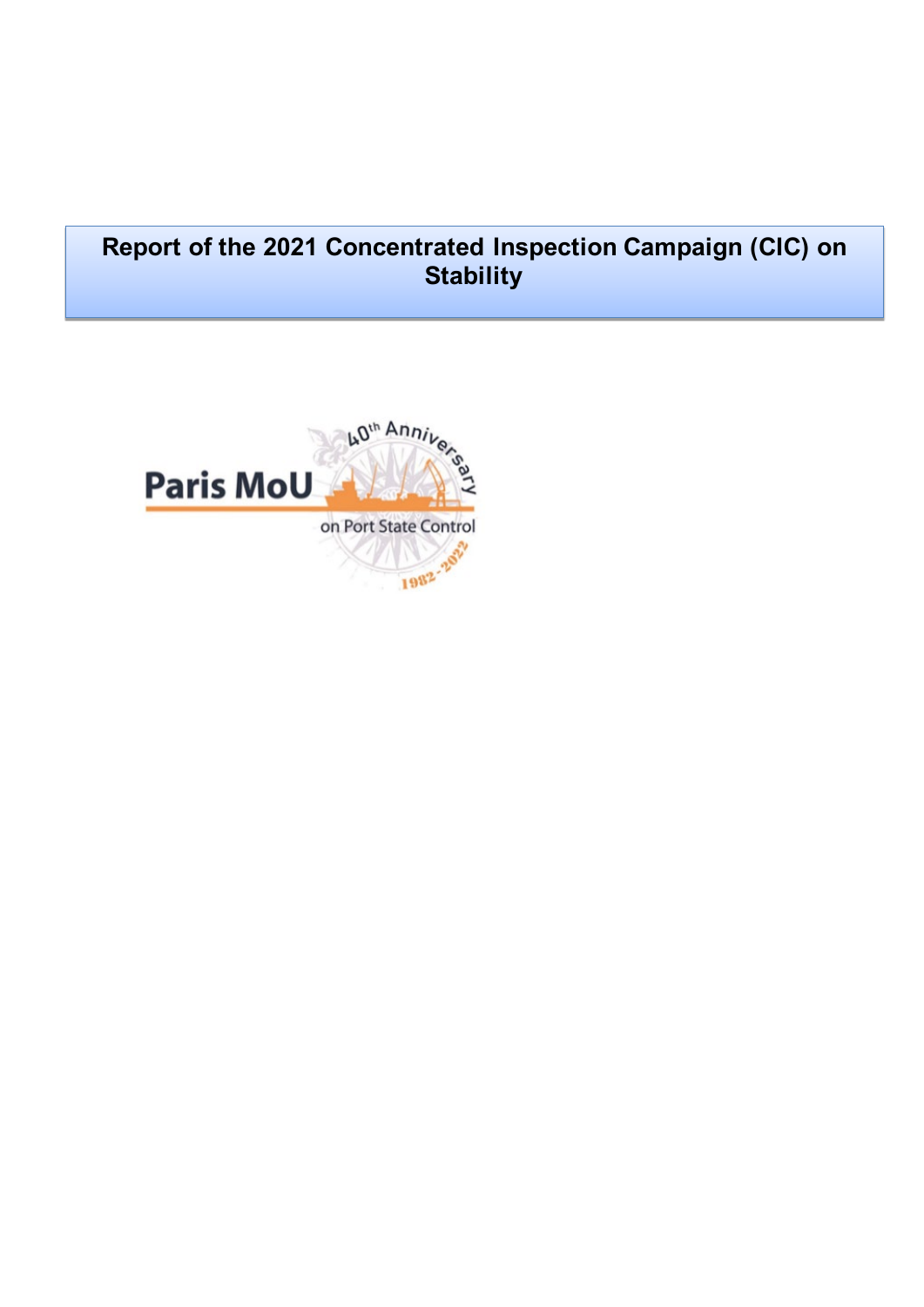

#### **Executive Summary**

The Paris Memorandum of Understanding (Paris MoU) on Port State Control (PSC) carried out a Concentrated Inspection Campaign (CIC) on Stability in General jointly with the Tokyo MOU between September 1, 2021 and December 1, 2021. During the CIC, member States focussed on compliance with areas specified by the CIC during PSC inspections. This report documents the results of the campaign for the Maritime Authorities of the Paris MoU.

It was decided to instigate a Concentrated Inspection Campaign (CIC) on Stability in General in the Paris MoU region from the 1st September 2021 to 1<sup>st</sup> December 2021 in view of several recent stability related incidents. The primary contributing factor in all these incidents was a lack of assessment that the ship had adequate stability upon completion of cargo operations and before departure of the ship.

A CIC questionnaire was devised and was approved by the Paris MoU Port State Control Committee. The intention of the questionnaire was to lead the Port State Control Officer (PSCO) through a step-by-step process to:

• confirm that the ship staff are assessing the actual stability condition on completion of cargo operations before departure of the ship and on all stages of the voyage

• create awareness among ship staff and ship owners about the importance of calculating the actual stability condition of the ship on completion of cargo operations and before departure of the ship

• verify that the ship complies with intact stability requirements (and damage stability requirements, if applicable) under the relevant IMO instruments

The objective of the CIC was to check the level of compliance and create awareness with the requirements of Stability. Stability in general is considered an inspection item for PSC inspections. During the CIC, a total of 3995 inspections were carried out with the questionnaire. The CIC-topic detention rate in the period was 0.30% (12 ships were detained).

Of the CIC related detentions, the highest number of ships detained were Panama flagged (4). Azerbaijan, Comoros, Cyprus, Dominica, Egypt, Hong Kong (China), Marshall Islands and Norway each had one ship detained with a deficiency from this CIC as a ground for detention.

Of the Paris MoU member States, Italy raised the most CIC deficiencies (38), followed by Spain (32). Italy detained the highest number of ships for CIC-related deficiencies (6). It is important to note however that these numbers are not proportional to the number of inspections done by the countries.

The evaluation of the CIC has shown some ambiguity regarding the results recorded based on the questionnaire. Whilst the outcome suggests good compliance, a wider review of inspection statistics within the time period indicated a differing narrative. Because the results appear inconclusive, they are only published on the Paris MoU website.

It is recommended that industry work with crews to raise awareness on the topics of the CIC particularly attention should be brought to the requirements that raised the most concern in the CIC (namely that the Master/Loading Officer confirms that the "calculated" displacement and trim corresponds with the "observed" draughts).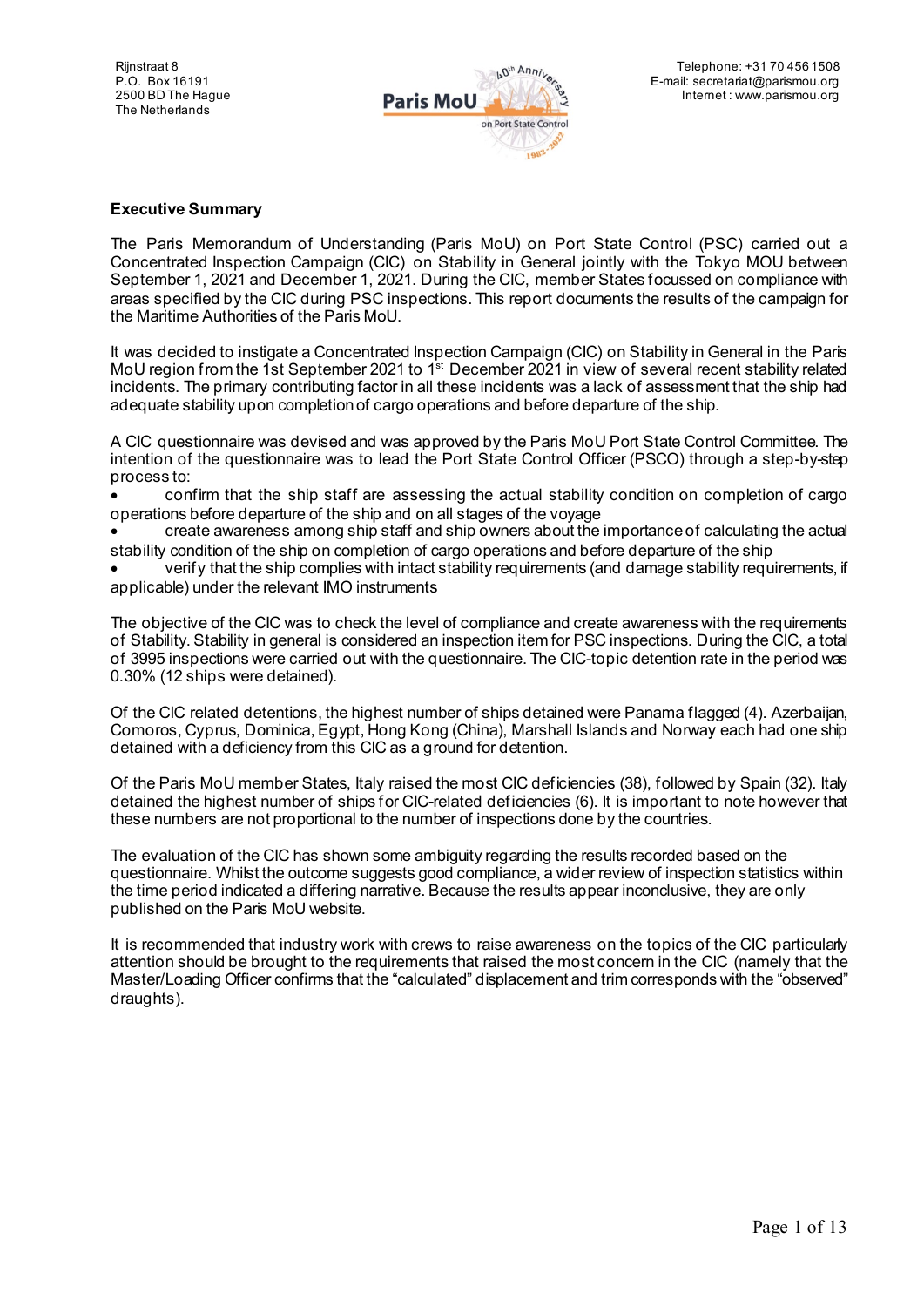

## **Table of Contents**

| 2.                                                                                    |  |
|---------------------------------------------------------------------------------------|--|
|                                                                                       |  |
|                                                                                       |  |
|                                                                                       |  |
|                                                                                       |  |
|                                                                                       |  |
|                                                                                       |  |
|                                                                                       |  |
| 3.1.3. Analysis of CIC-topic related deficiencies, including ISM related deficiencies |  |
|                                                                                       |  |
|                                                                                       |  |
|                                                                                       |  |
|                                                                                       |  |
|                                                                                       |  |
|                                                                                       |  |
| Annex 1                                                                               |  |
| Annex 1.1                                                                             |  |
| Annex 1.2                                                                             |  |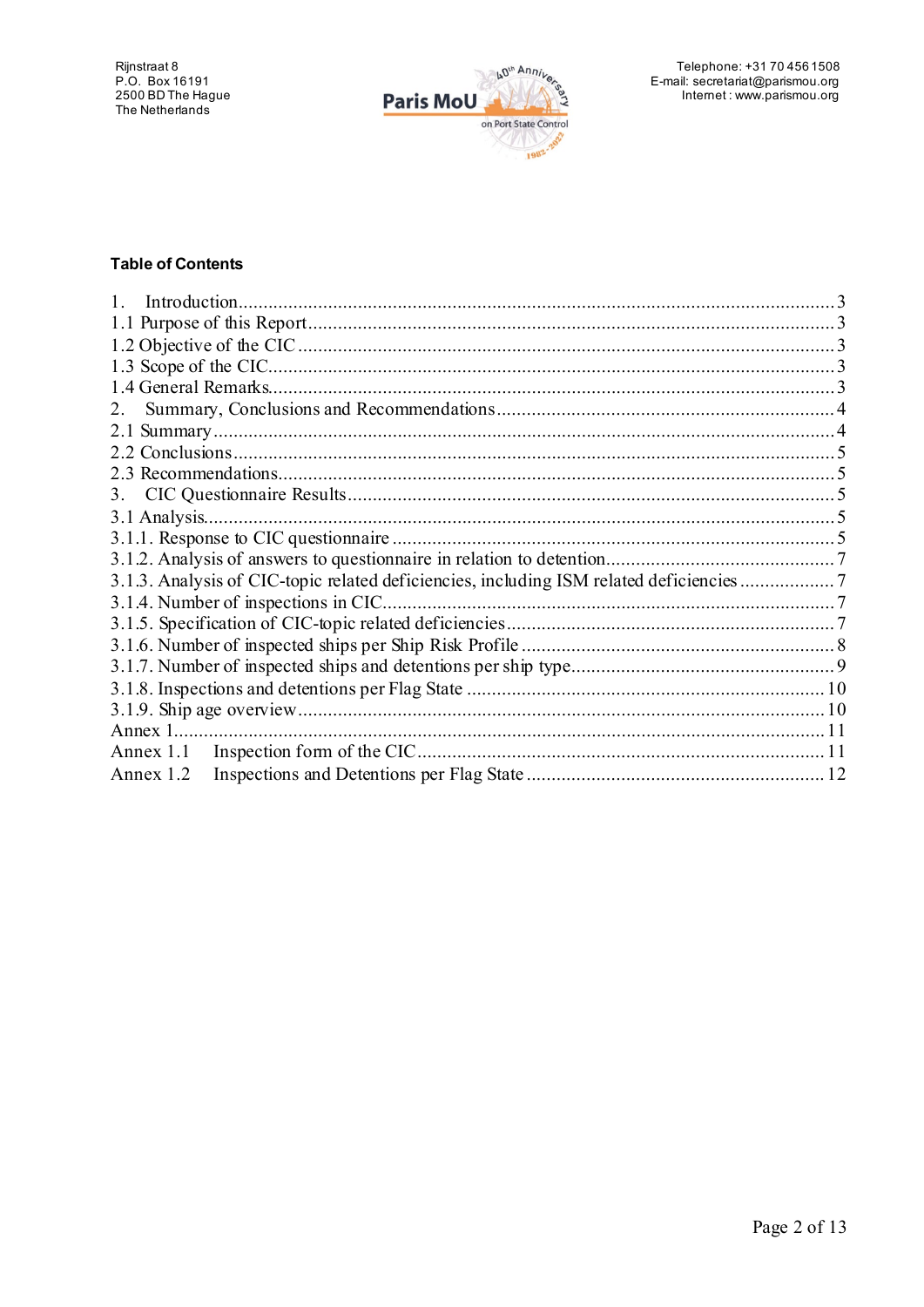

# <span id="page-3-0"></span>**1. Introduction**

## <span id="page-3-1"></span>**1.1 Purpose of this Report**

The purpose of this report is to present the results of the CIC on Stability in General to both member States of the Paris MoU and the general public.

## <span id="page-3-2"></span>**1.2 Objective of the CIC**

The CIC aims at checking the conformity of the regulations related to Stability.

## **Objectives**

The purpose of the campaign on ship's stability in general was:

- 1. to confirm that the ship staff are assessing the actual stability condition on completion of cargo operations before departure of the ship and on all stages of the voyage;
- 2. to create awareness among ship staff and ship owners about the importance of calculating the actual stability condition of the ship on completion of cargo operations and before departure of the ship;
- 3. to verify that the ship complies with intact stability requirements (and damage stability requirements, if applicable) under the relevant IMO instruments.

## <span id="page-3-3"></span>**1.3 Scope of the CIC**

The CIC was undertaken on all ships targeted for inspection within the Paris MoU Region between 1 September 2021 and 1 December 2021.

The CIC was designed to examine specific areas and not intended to detract from the normal coverage of PSC inspections. It was conducted in conjunction with the regular PSC targeting and inspection activities.

The CIC targeted two essential areas over 8 questions:

- Stability Information and how it used onboard
- The Stability Instrument

Paris MoU member States were provided with a standardised questionnaire format to record and report their results against the 8 targeted questions that comprised the CIC, and PSCOs were required to indicate if the ship was detained as a result of the CIC. For each "No" answer, PSCOs were directed to document the deficiency using the appropriate deficiency code on Form B of the PSC inspection report. In some cases (questions 1-6), a "No" answer could also be considered as grounds for a detention to be issued to the ship.

#### <span id="page-3-4"></span>**1.4 General Remarks**

General remarks to be included in the report:

- For the purpose of this report, a detention is an inspection containing at least one deficiency in the area of the CIC that is considered a ground for detention.
- The tables do not consider inspections where the CIC questionnaire was not recorded, with exception of table 2.
- For each "No" answer, PSCOs were directed to document the deficiency using the appropriate deficiency code on Form B of the PSC inspection report. In some cases, a "No" answer could also be considered as grounds for a detention to be issued to the ship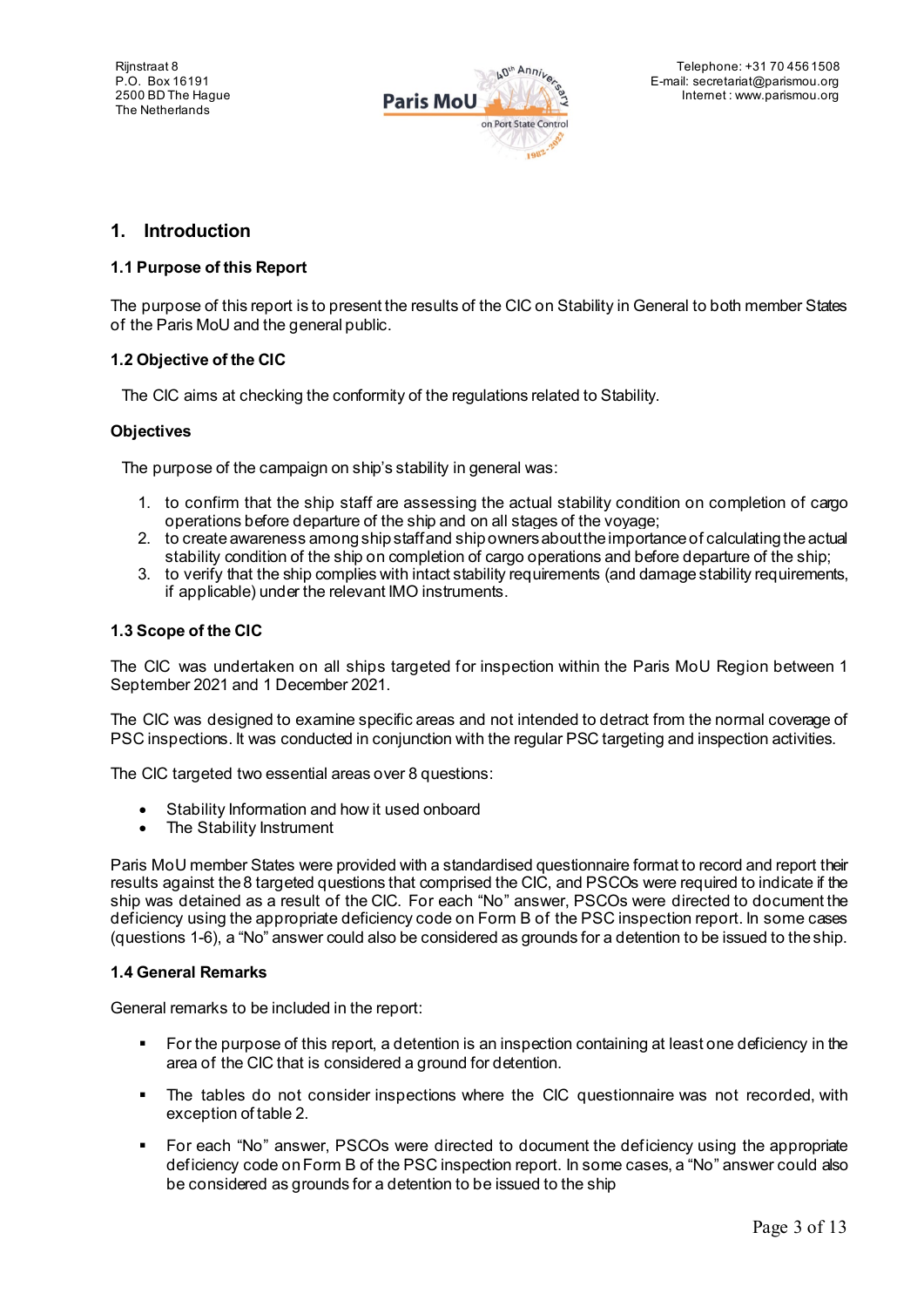

# <span id="page-4-0"></span>**2. Summary, Conclusions and Recommendations**

## <span id="page-4-1"></span>**2.1 Summary**

The following summarizes the results of the CIC:

- **Responses to Question 3 which asked whether the ship complied with stability criteria as applicable** to ship type, reported the most favourable results – 99.7% responded yes. This was closely followed with Question 4, which asked if there was evidence to show that the Master or responsible officer can determine the stability of the ship under varying conditions of service using the approved stability information onboard, – 99.4% responded yes. However, it is to be noted that whilst the compliance for Question 4 was high, it also led to the most detentions, suggesting that when it was wrong, it was badly wrong.
- The least favourable results were reported for Question 7, which asked whether there is evidence onboard to show that the Master/loading officer confirms that the "calculated" displacement and trim corresponds with the observed draughts – 5.4% responded no.
- This was followed by Question 8, which asked whether the accuracy of the Stability Instrument (if provided) is verified periodically by applying at least one approved test condition – 4.8% responded no.
- Question 6 and 7 had the highest "n/a" response (19.7% & 19.6% respectively), this is due to the questions referring to stability instruments (if fitted).
- Of the 138 ships detained during the CIC, 12 were related to the CIC topic representing 8.7% of total detentions and 0.3% of all inspections in the time period.
- The overall detention rate as percentage of inspections was 3.3%.
- The overall CIC-topic detention rate as related to percentage of inspections was 0.28%.
- The majority of the vessels with deficiencies marked as grounds for detention were in the Standard Risk category.
- By ship type, General cargo/multipurpose had the highest CIC-topic related detention rate (42%), followed by Container (25%), and Bulk Carrier (17%). A number of ship types had zero CIC-topic related detentions.
- By ship age, younger ships (<6 years) had the lowest detention rate for CIC-topic detentions (0%) while the highest rate peaked for ships aged 13-18 years (42%).
- **Of the ships with CIC related grounds for detention, the highest number of ships detained were** Panama flagged (4). Azerbaijan, Comoros, Cyprus, Dominica, Egypt, Hong Kong (China), Marshall Islands and Norway each had one ship detained with a deficiency from this CIC as a ground for detention.
- **The Flag administrations which had CIC topic detentions were a mix of White, Grey, Black and not** listed in the Paris MOU WGB list and no trend could be discerned.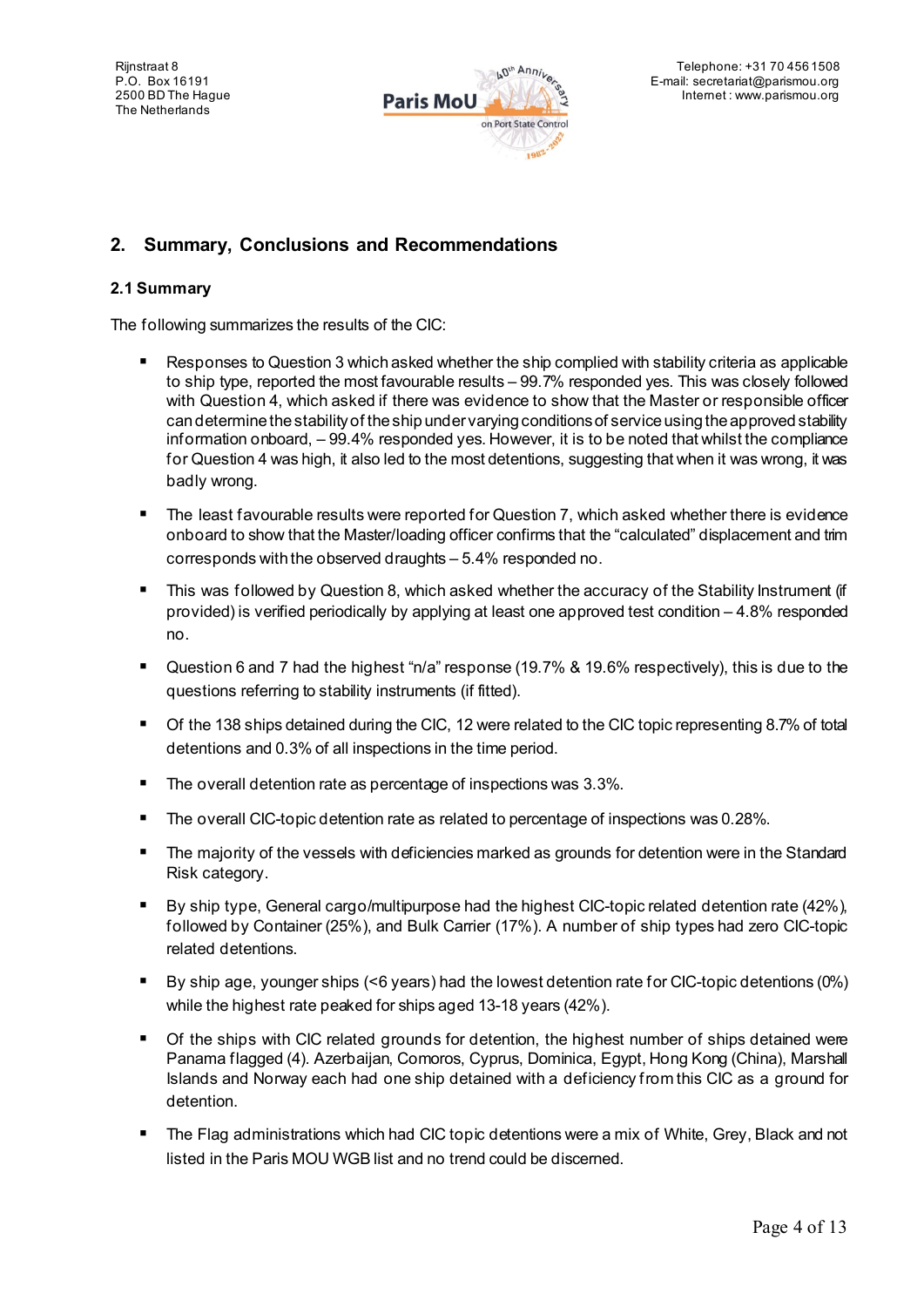

## <span id="page-5-0"></span>**2.2 Conclusions**

Stability in General has always been a part of the items for PSC inspections. The Tokyo MoU and the Paris MoU have conducted a joint CIC of the stability in general.

The objective of the CIC was to provide indications as to the industry's level of compliance with specific aspects of Stability.

The overall detention rate regarding CIC topic related detentions is 0.3% .

The evaluation of the CIC has shown some ambiguity regarding the results recorded based on the questionnaire. Whilst the outcome suggests good compliance, a wider review of inspection statistics within the time period indicated a differing narrative. Because the results appear inconclusive, they are only published on the Paris MoU website.

#### <span id="page-5-1"></span>**2.3 Recommendations**

It is recommended that industry work with crews to raise awareness on the topics of the CIC. Particular attention should be brought to the requirements that raised the most concern in the CIC (namely that the Master/Loading Officer confirms that the "calculated" displacement and trim corresponds with the "observed" draughts).

## <span id="page-5-2"></span>**3. CIC Questionnaire Results**

#### <span id="page-5-3"></span>**3.1 Analysis**

The CIC on Stability in General was executed from the 1 September to 1 December 2021.

The analysis is done on the results of the CIC questionnaire and on the data in the inspections database.

The results show 4212 inspections. 217 of those inspections have been done without questionnaire due to earlier inspections and EU inspection requirements that exempt ROPAX type of ships from Paris MoU port State control inspection.

4212 inspections have been performed with the CIC questionnaire. In 11 of such cases (0.26%) it is mentioned the ship should be detained as a result of the CIC.

In general the percentage of detentions due to the CIC, did not lead to a higher percentage of the average detention percentage.

#### <span id="page-5-4"></span>**3.1.1. Response to CIC questionnaire**

The following table (Table 1) shows the results on the CIC questionnaire. For the 3995 inspections using the questionnaire the results are divided in "Yes", "No", "N/A" and "Blank". There are no specific results in "N/A" or "Blank" that need specific attention.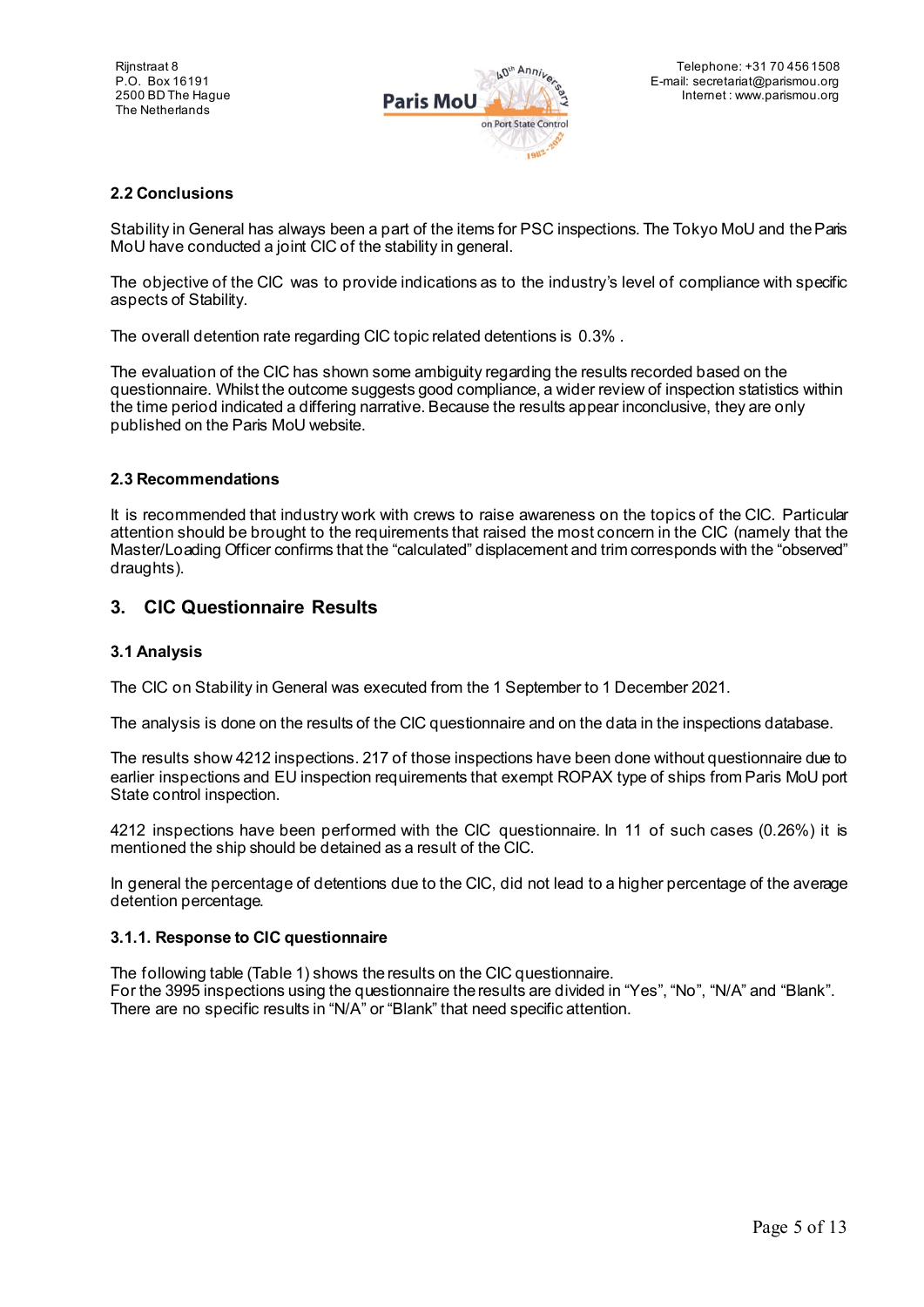Rijnstraat 8 P.O. Box 16191 2500 BD The Hague The Netherlands



Telephone: +31 70 456 1508 E-mail: secretariat@parismou.org Internet : www.parismou.org

Table 1 Response to CIC questionnaire:

|                          |                                                                                                                                                                                                                | nr<br>Yes | "/Total<br>$Y + N''$                     | nr No   | "/Total<br>$Y + N''$ | nr<br>N/A | "/Line<br>lotal<br>Insp" | Nr<br>Blank | "/Line<br>lotal<br>Insp" | Nr<br>Detained                         | "Dets/Total<br>Q CIC" |
|--------------------------|----------------------------------------------------------------------------------------------------------------------------------------------------------------------------------------------------------------|-----------|------------------------------------------|---------|----------------------|-----------|--------------------------|-------------|--------------------------|----------------------------------------|-----------------------|
|                          |                                                                                                                                                                                                                |           | Measured over only Yes and No<br>answers |         |                      |           |                          |             |                          | Measured over Total of CIC Inspections |                       |
| Nr.                      | <b>CIC on Stability</b>                                                                                                                                                                                        |           | YES'(1)                                  | 'NO'(1) |                      | N/A(2)    |                          | Blank(2)    |                          | Detained                               |                       |
|                          |                                                                                                                                                                                                                | #         | $\frac{0}{0}$                            | #       | $\frac{0}{0}$        | #         | $\frac{0}{0}$            | #           | $\%$                     | #                                      | % of CIC              |
| $1*$                     | Has the ship been provided with approved stability information<br>which can be understood and easily used by the Master and loading<br>officer?                                                                | 3927      | 98.5%                                    | 58      | 1.5%                 |           |                          | 4           | 0.1%                     | 6                                      | 0.2%                  |
| $2*$                     | Is the data used in the stability check for departure complete and<br>correct?                                                                                                                                 | 3908      | 98.0%                                    | 79      | 2.0%                 |           |                          | 4           | 0.1%                     | 4                                      | 0.1%                  |
| $3*$                     | Does the ship comply with the stability criteria as applicable to the<br>ship type?                                                                                                                            | 3976      | 99.7%                                    | 12      | 0.3%                 |           |                          | 5           | 0.1%                     | $\overline{2}$                         | 0.1%                  |
| $4*$                     | Is there evidence to show that the Master or responsible officer can<br>determine the stability of the ship under varying conditions of<br>service using the approved stability information provided on board? | 3959      | 99.4%                                    | 25      | 0.6%                 |           |                          | 4           | 0.1%                     | $\overline{7}$                         | 0.2%                  |
| $5*$                     | If the ship is provided with a Stability Instrument, is it approved by<br>the Administration?                                                                                                                  | 3117      | 97.3%                                    | 85      | 2.7%                 | 789       | 19.7%                    | 4           | 0.1%                     |                                        |                       |
| $6*$                     | If the ship is provided with a Stability Instrument, does the type of<br>stability software in use meet the requirements for the relevant ship<br>type?                                                        | 3180      | 99.2%                                    | 26      | 0.8%                 | 785       | 19.6%                    | 4           | 0.1%                     |                                        |                       |
| $\overline{\phantom{a}}$ | [Is there evidence on board to show that the master/loading officer<br>confirms that the "calculated" displacement and trim corresponds<br>with the "observed" draughts?]                                      | 3773      | 94.6%                                    | 216     | 5.4%                 |           |                          | 6           | 0.2%                     |                                        |                       |
| 8                        | [If the ship is provided with a Stability Instrument, has the accuracy<br>of the stability instrument been verified periodically by applying at<br>least one approved test condition?]                         | 3099      | 95.2%                                    | 157     | 4.8%                 | 733       | 18.3%                    | 6           | 0.2%                     |                                        |                       |

\* If the answer to this question is 'NO' the ship may be considered for detention. The details of any detention should be appropriately entered on the PSC report B.

(1) The percentages are calculated using the total number of inspections where the answer was "YES" or "NO" only.

 $(2)$  The percentages are calculated using the total number of inspections.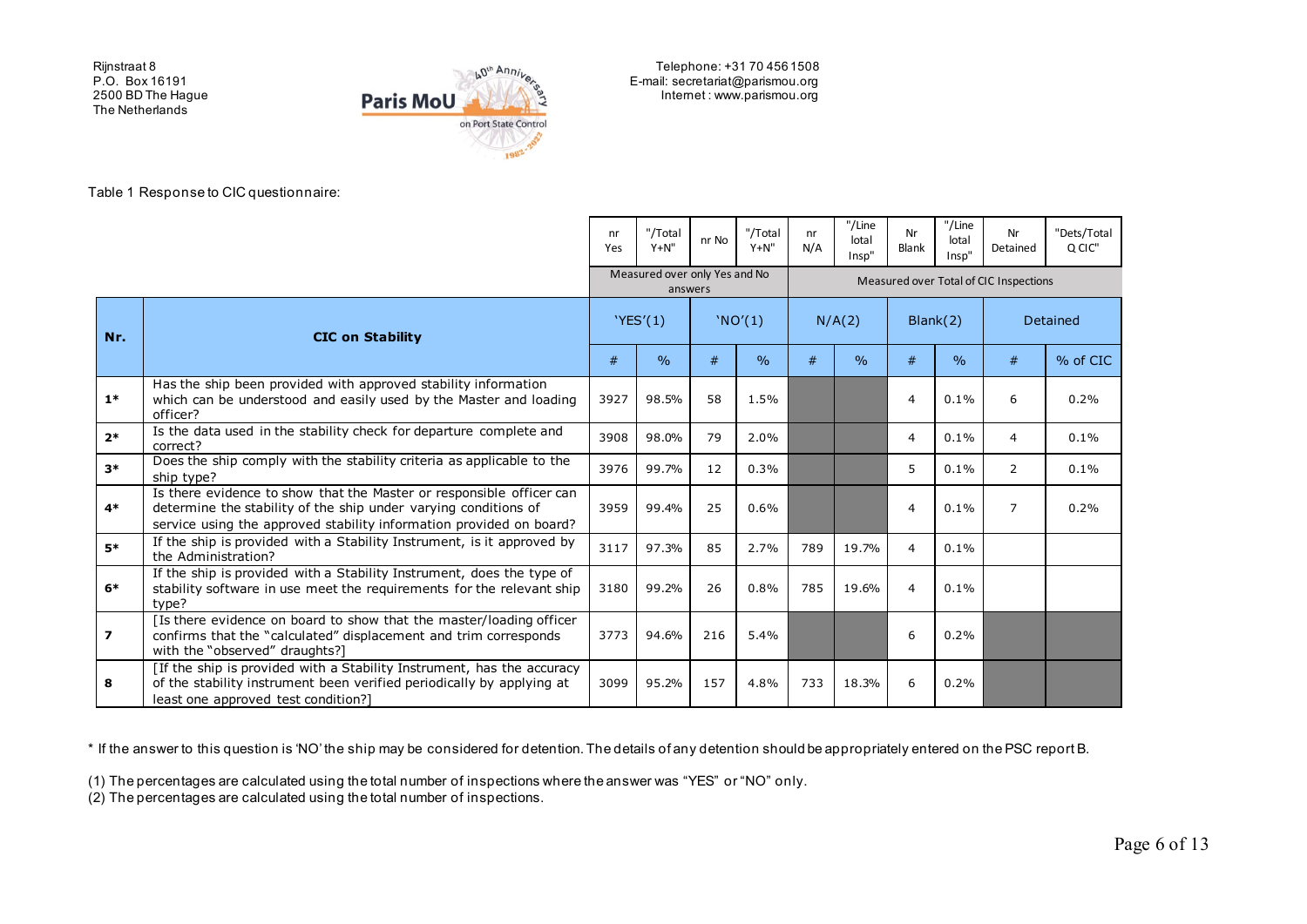

#### <span id="page-7-0"></span>**3.1.2. Analysis of answers to questionnaire in relation to detention**

Question 4 regarding the ability of the Master or responsible officer to determine the ship stability under varying conditions of service provided the most detainable deficiencies (7). Question 1 followed with 6 detainable deficiencies around the approved stability information which can be understood and easily used by the Master and loading officer. It is of interest to note that both questions would come down to the professional judgement of the Port State Control Officer to assess.

## <span id="page-7-1"></span>**3.1.3. Analysis of CIC-topic related deficiencies, including ISM related deficiencies**

The data extract for this report did not specify which deficiencies were ISM related. Analysis of CIC topic related deficiencies showed that many deficiencies of this type were raised against different code and convention combinations to that required by the CIC, and as such were excluded from this analysis.

## <span id="page-7-2"></span>**3.1.4. Number of inspections in CIC**

|                                                                            | <b>INSPECTIONS</b><br><b>WITH A CIC</b><br><b>QUESTIONNAIRE</b> | <b>INSPECTIONS</b><br><b>WITHOUT A CIC</b><br><b>QUESTIONNAIRE</b> |
|----------------------------------------------------------------------------|-----------------------------------------------------------------|--------------------------------------------------------------------|
| <b>TOTAL</b>                                                               | 3995                                                            | 217                                                                |
| <b>DETENTIONS</b>                                                          | 121                                                             | 17                                                                 |
| <b>DETENTIONS WITH CIC-</b><br><b>TOPIC RELATED</b><br><b>DEFICIENCIES</b> | 11                                                              |                                                                    |

(Table 2)

## <span id="page-7-3"></span>**3.1.5. Specification of CIC-topic related deficiencies**

(Table 3)

| CIC-topic related deficiencies (Thetis)* |                                                              |                   | inspections with<br>this deficiency)<br>One inspection<br>can have<br>multiple<br>deficiencies | $#$ of       | inspections with<br>recorded as<br>ground for<br>detention) | $(* of$<br>this deficiency |              | $($ # $\circ$ f<br>inspections with<br>this deficiency<br>recorded as<br>ground for<br>detention and<br>RO related) |
|------------------------------------------|--------------------------------------------------------------|-------------------|------------------------------------------------------------------------------------------------|--------------|-------------------------------------------------------------|----------------------------|--------------|---------------------------------------------------------------------------------------------------------------------|
|                                          | <b>Deficiency</b>                                            | <b>Convention</b> | 2020                                                                                           | 2021         | 2020<br>2021                                                |                            | 2020         | 2021                                                                                                                |
| 1326                                     | Stability Information<br><b>Booklet</b>                      | 01021             | 12                                                                                             | 53           | 4                                                           | $\overline{2}$             |              |                                                                                                                     |
| 1326                                     | Stability Information<br>Booklet                             | 02000             | 15                                                                                             | 34           | 2                                                           | $\overline{7}$             | $\mathbf{1}$ |                                                                                                                     |
| 1326                                     | Stability Information<br><b>Booklet</b>                      | 13172             |                                                                                                | $\mathbf{1}$ |                                                             |                            |              |                                                                                                                     |
| 2103                                     | Stability/strength/loading<br>information and<br>instruments | 01021             | 17                                                                                             | 89           | 3                                                           | 3                          |              |                                                                                                                     |
| 2103                                     | Stability/strength/loading<br>information and<br>instruments | 01120             | 3                                                                                              | 16           |                                                             |                            |              |                                                                                                                     |
| 2103                                     | Stability/strength/loading<br>information and<br>instruments | 04010             | $\mathbf{1}$                                                                                   | 14           |                                                             |                            |              |                                                                                                                     |
| 6102                                     | Grain                                                        | 13140             |                                                                                                | 2            |                                                             |                            |              |                                                                                                                     |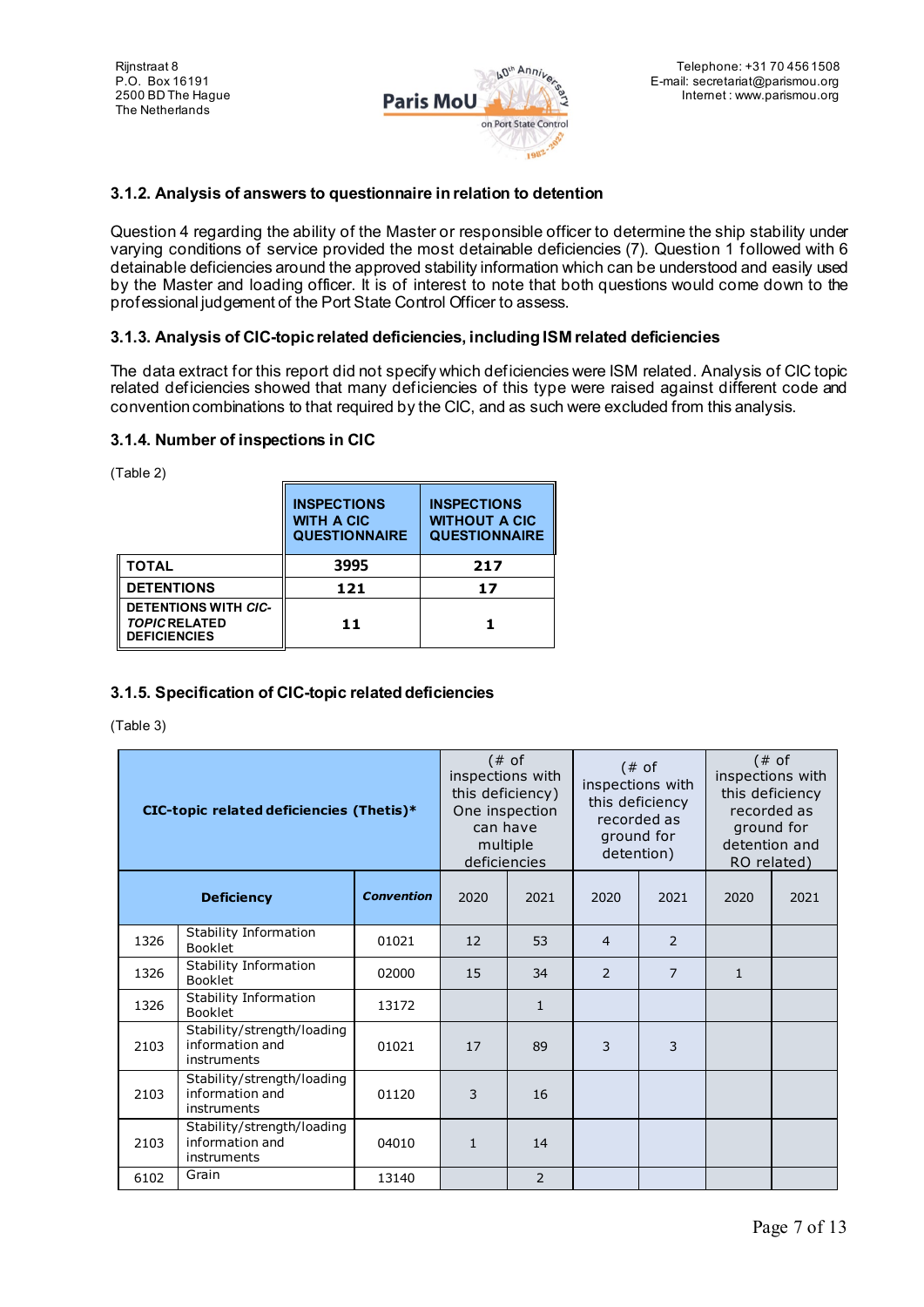

\* Include also Inspections without a CIC questionnaire

*Note: There are a number of deficiencies and conventions, which are included in this CIC, for which no registration took place during the CIC period month 9 to 11 in 2021. Also no registrations on these deficiencies and conventions were observed in the same period in 2020 either. According to the Questionnaire input there are 658 deficiencies and 19 detainable deficiencies in the CIC period in 2021. It is possible that they are recorded on other codes than included in this CIC. The in Thetis recorded 209 deficiencies are 32% of the 658 Questionnaire recordings.*

#### <span id="page-8-0"></span>**3.1.6. Number of inspected ships per Ship Risk Profile**

(Table 4)

Table 4 Number of inspected ships per Ship Risk Profile shows that the majority of the vessels with CIC deficiencies and CIC related detentions were Standard Risk. However, looking at the overall spread they make up the majority of the inspections.

| <b>CIC-topic</b><br>related<br>deficiencies<br>$(Thetis)*$ |                | $#$ of inspections with<br>$#$ of inspections with<br>this deficiency<br>this deficiency) One<br>this deficiency<br>recorded as ground for<br>recorded as ground for<br>inspection can have<br>detention and RO<br>multiple deficiencies<br>detention)<br>related) |      |                          | $#$ of inspections with |      |
|------------------------------------------------------------|----------------|--------------------------------------------------------------------------------------------------------------------------------------------------------------------------------------------------------------------------------------------------------------------|------|--------------------------|-------------------------|------|
| Ship risk profile                                          | 2020           | 2021                                                                                                                                                                                                                                                               | 2020 | 2021                     | 2020                    | 2021 |
| <b>HRS</b>                                                 | $\overline{z}$ | 18                                                                                                                                                                                                                                                                 | 1    | $\overline{\phantom{0}}$ |                         |      |
| <b>SRS</b>                                                 | 43             | 180                                                                                                                                                                                                                                                                | 7    | 10                       |                         |      |
| <b>LSR</b>                                                 | 6              |                                                                                                                                                                                                                                                                    |      |                          |                         |      |
| <b>UNKNOWN</b>                                             | 3              | 5                                                                                                                                                                                                                                                                  |      |                          |                         |      |
| <b>Grand Total</b>                                         | 48             | 209                                                                                                                                                                                                                                                                | 9    | 12                       |                         |      |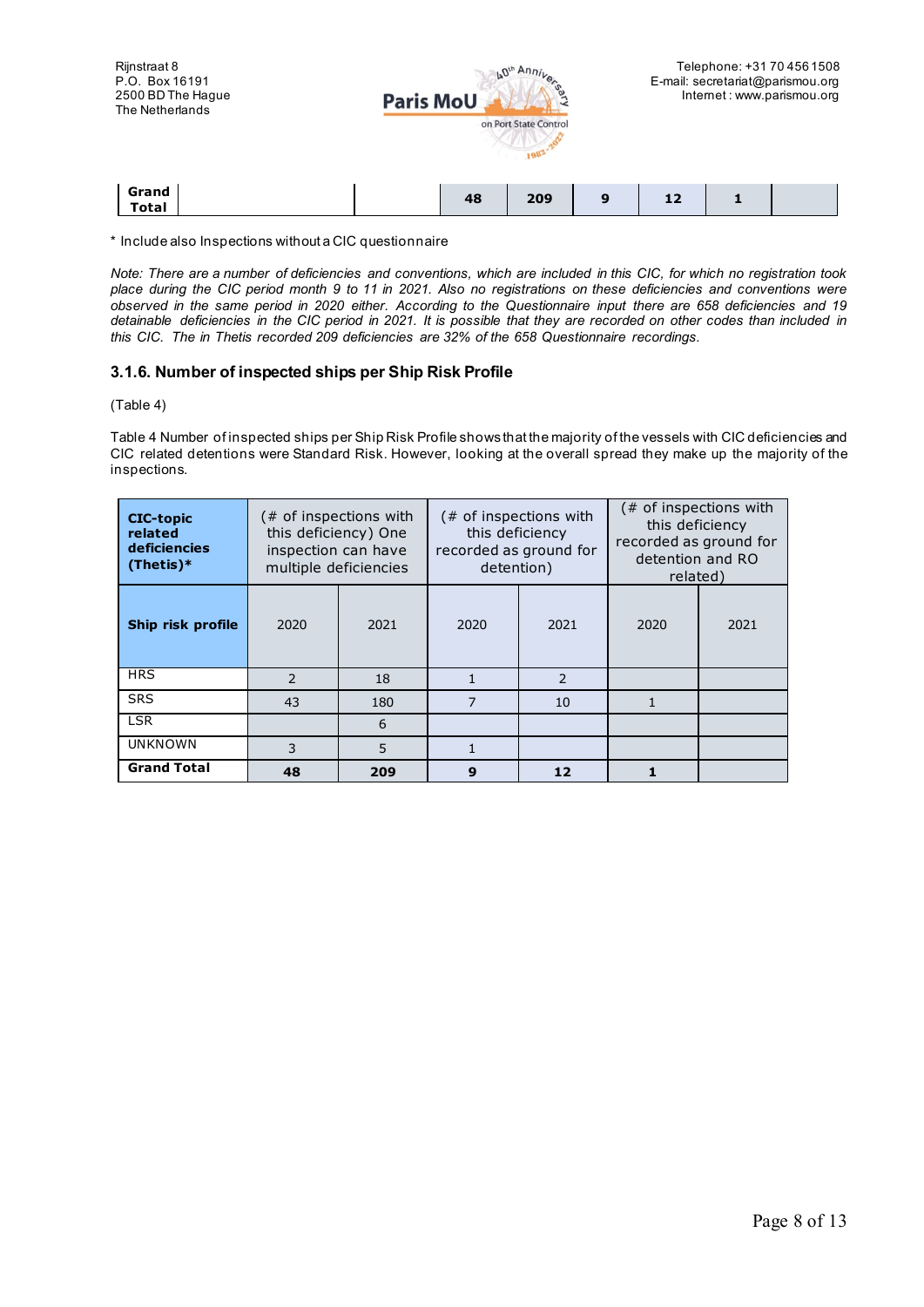Rijnstraat 8 P.O. Box 16191 2500 BD The Hague The Netherlands



## <span id="page-9-0"></span>**3.1.7. Number of inspected ships and detentions per ship type**

(Table 5)

| <b>CIC-topic related</b><br>deficiencies (Thetis)* | with this deficiency)<br>deficiencies | (# of inspections<br>One inspection can<br>have multiple | with this deficiency<br>for detention) | $#$ of inspections<br>recorded as ground | with this deficiency | $#$ of inspections<br>recorded as ground<br>for detention and<br>RO related) |
|----------------------------------------------------|---------------------------------------|----------------------------------------------------------|----------------------------------------|------------------------------------------|----------------------|------------------------------------------------------------------------------|
| Ship risk profile                                  | 2020                                  | 2021                                                     | 2020                                   | 2021                                     |                      | 2021                                                                         |
| <b>Bulk carrier</b>                                | 6                                     | 47                                                       |                                        | 2                                        |                      |                                                                              |
| Chemical tanker                                    | 5                                     | 9                                                        |                                        |                                          |                      |                                                                              |
| Commercial yacht                                   | 3                                     |                                                          |                                        |                                          |                      |                                                                              |
| Container                                          | 5                                     | 22                                                       | $\mathbf{1}$                           | 3                                        |                      |                                                                              |
| Gas carrier                                        |                                       | 3                                                        |                                        |                                          |                      |                                                                              |
| General<br>cargo/multipurpose                      | 13                                    | 64                                                       | 3                                      | 5                                        |                      |                                                                              |
| <b>Heavy load</b>                                  |                                       | $\mathbf{1}$                                             |                                        |                                          |                      |                                                                              |
| High speed passenger<br>craft                      |                                       | $\mathbf{1}$                                             |                                        |                                          |                      |                                                                              |
| Offshore supply                                    | 3                                     | $\overline{7}$                                           | $\mathbf{1}$                           | $\mathbf{1}$                             |                      |                                                                              |
| Oil tanker                                         |                                       | 15                                                       |                                        |                                          |                      |                                                                              |
| Other                                              | 3                                     | 16                                                       | $\mathbf{1}$                           |                                          |                      |                                                                              |
| Other special activities                           | 8                                     | 5                                                        | 3                                      | $\mathbf{1}$                             | $\mathbf{1}$         |                                                                              |
| Refrigerated cargo                                 |                                       | $\overline{4}$                                           |                                        |                                          |                      |                                                                              |
| Ro-Ro cargo                                        |                                       | 5                                                        |                                        |                                          |                      |                                                                              |
| Ro-Ro passenger ship                               | $\mathbf{1}$                          | $\overline{7}$                                           |                                        |                                          |                      |                                                                              |
| Special purpose ship                               |                                       | $\mathbf{1}$                                             |                                        |                                          |                      |                                                                              |
| Tug                                                | $\mathbf{1}$                          | 2                                                        |                                        |                                          |                      |                                                                              |
| <b>Grand Total</b>                                 | 48                                    | 209                                                      | $\mathbf{9}$                           | 12                                       | $\mathbf{1}$         |                                                                              |

*Note: Covid-19 limited some ship types inspections like passenger ships.*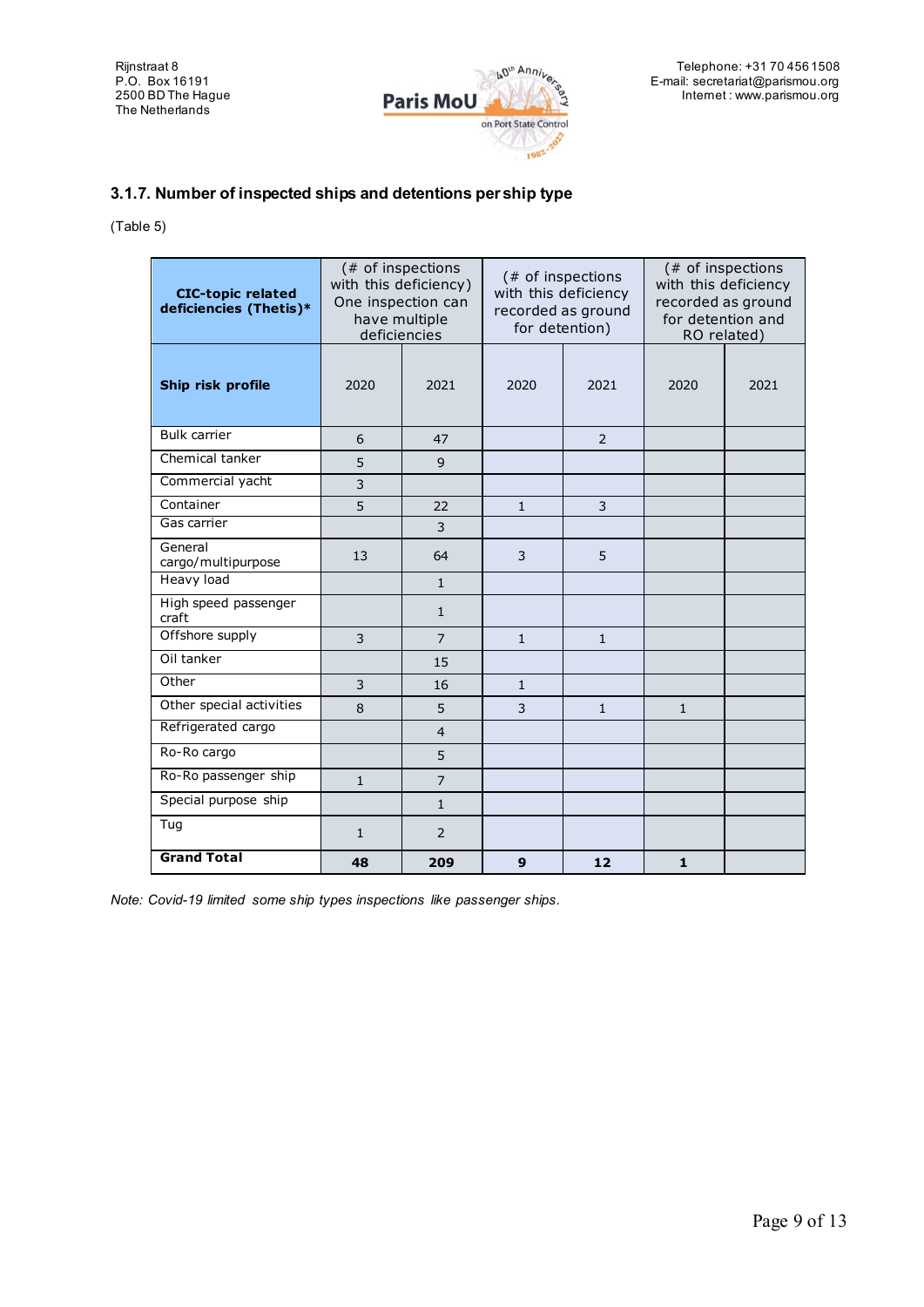

#### <span id="page-10-0"></span>**3.1.8. Inspections and detentions per Flag State**

(see Annex 1.2)

Of the ships with CIC related grounds for detention, the highest number of ships detained were Panama flagged (4). Azerbaijan, Comoros, Cyprus, Dominica, Egypt, Hong Kong (China), Marshall Islands and Norway each had one ship detained with a deficiency from this CIC as a ground for detention.

The Flag administrations which had CIC topic detentions were a mix of White, Grey, Black and not listed in the Paris MOU WGB list and no trend could be discerned.

#### <span id="page-10-1"></span>**3.1.9. Ship age overview**

(Table 6)

| <b>CIC-topic related</b><br>deficiencies (Thetis)* | (# of inspections with<br>this deficiency) One<br>inspection can have<br>multiple deficiencies |      | this deficiency<br>recorded as ground for<br>detention) | $#$ of inspections with |              | (# of inspections with<br>this deficiency<br>recorded as ground for<br>detention and RO<br>related) |  |      |
|----------------------------------------------------|------------------------------------------------------------------------------------------------|------|---------------------------------------------------------|-------------------------|--------------|-----------------------------------------------------------------------------------------------------|--|------|
| Ship risk profile                                  | 2020                                                                                           | 2021 | 2020                                                    | 2021                    |              |                                                                                                     |  | 2021 |
| $00 - 06$                                          | 8                                                                                              | 26   | $\mathbf{1}$                                            |                         |              |                                                                                                     |  |      |
| $07 - 12$                                          | 13                                                                                             | 45   |                                                         | 1                       |              |                                                                                                     |  |      |
| $13 - 18$                                          | 8                                                                                              | 71   | 2                                                       | 5                       |              |                                                                                                     |  |      |
| $19 - 24$                                          | 6                                                                                              | 24   |                                                         | 2                       |              |                                                                                                     |  |      |
| $25 - 30$                                          | 3                                                                                              | 18   |                                                         | 1                       |              |                                                                                                     |  |      |
| $31 - 36$                                          | 3                                                                                              | 6    | 3<br>$\mathbf{1}$                                       |                         | $\mathbf{1}$ |                                                                                                     |  |      |
| $37 \infty$                                        | $\overline{7}$                                                                                 | 19   | 3                                                       | 2                       |              |                                                                                                     |  |      |
| <b>Grand Total</b>                                 | 48                                                                                             | 209  | 9                                                       | 12                      | $\mathbf{1}$ |                                                                                                     |  |      |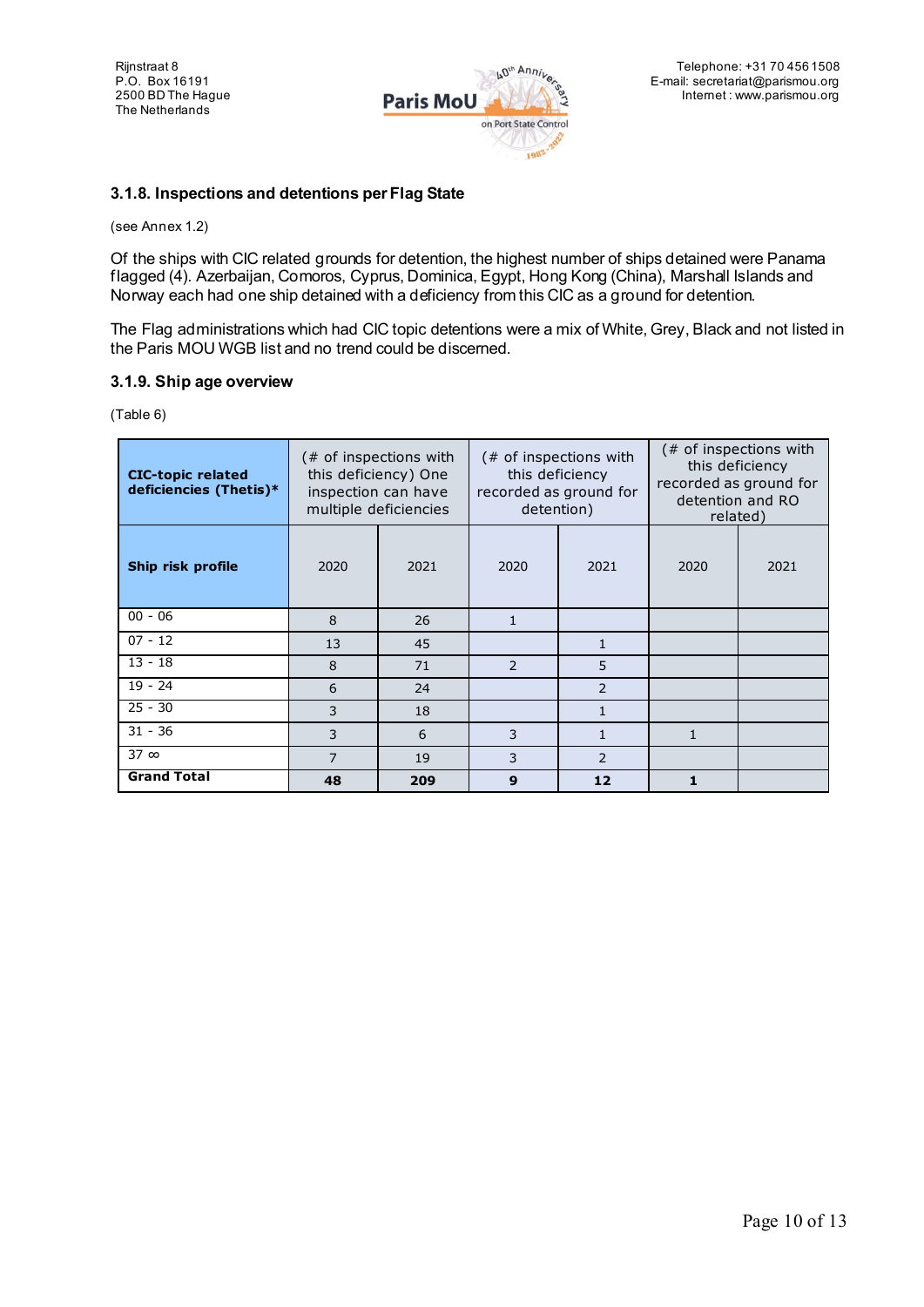

## <span id="page-11-0"></span>**Annex 1**

## <span id="page-11-1"></span>**Annex 1.1 Inspection form of the CIC**

#### Questionnaire for the Inspection Campaign on Ship's Stability in general

| Ship's name        |  |
|--------------------|--|
| IMO No.            |  |
| Date of Inspection |  |

# QUESTIONS 1 - 6 ANSWERED WITH A "NO" MUST BE ACCOMPANIED BY A RELEVANT DEFICIENCY ON THE REPORT OF INSPECTION

| No.   | <b>Questions</b>                                                                                                                                                                                                  | <b>Yes</b> | <b>No</b> | N/A | <b>Detention</b> |
|-------|-------------------------------------------------------------------------------------------------------------------------------------------------------------------------------------------------------------------|------------|-----------|-----|------------------|
| $1*$  | Has the ship been provided with approved stability<br>information which can be understood and easily used by<br>the Master and loading officer?                                                                   |            |           |     |                  |
| $2^*$ | Is the data used in the stability check for departure<br>complete and correct?                                                                                                                                    |            |           |     |                  |
| $3^*$ | Does the ship comply with the stability criteria as<br>applicable to the ship type?                                                                                                                               |            |           |     |                  |
| $4*$  | Is there evidence to show that the Master or responsible<br>officer can determine the stability of the ship under<br>varying conditions of service using the approved stability<br>information provided on board? |            |           |     |                  |
| $5*$  | If the ship is provided with a Stability Instrument, is it<br>approved by the Administration?                                                                                                                     |            |           |     |                  |
| 6     | If the ship is provided with a Stability Instrument, does the<br>type of stability software in use meet the requirements for<br>the relevant ship type?                                                           |            |           |     |                  |

| No.         | <b>Questions</b>                                                                                                                                                                          | <b>Yes</b> | <b>No</b> | <b>N/A</b> |
|-------------|-------------------------------------------------------------------------------------------------------------------------------------------------------------------------------------------|------------|-----------|------------|
| Note 1      | there evidence on board to show<br>that the<br>íls —<br>master/loading officer confirms that the "calculated"<br>displacement and trim corresponds with the "observed"<br>draughts?]      |            |           |            |
| 8<br>Note 1 | [If the ship is provided with a Stability Instrument, has the<br>accuracy of the stability instrument been verified<br>periodically by applying at least one approved test<br>condition?] |            |           |            |

#### If "No" is ticked for questions marked with an asterisk "\*", the ship may be considered for detention

Note 1: For Paris MoU, questions 7 and 8 are for information purposes only.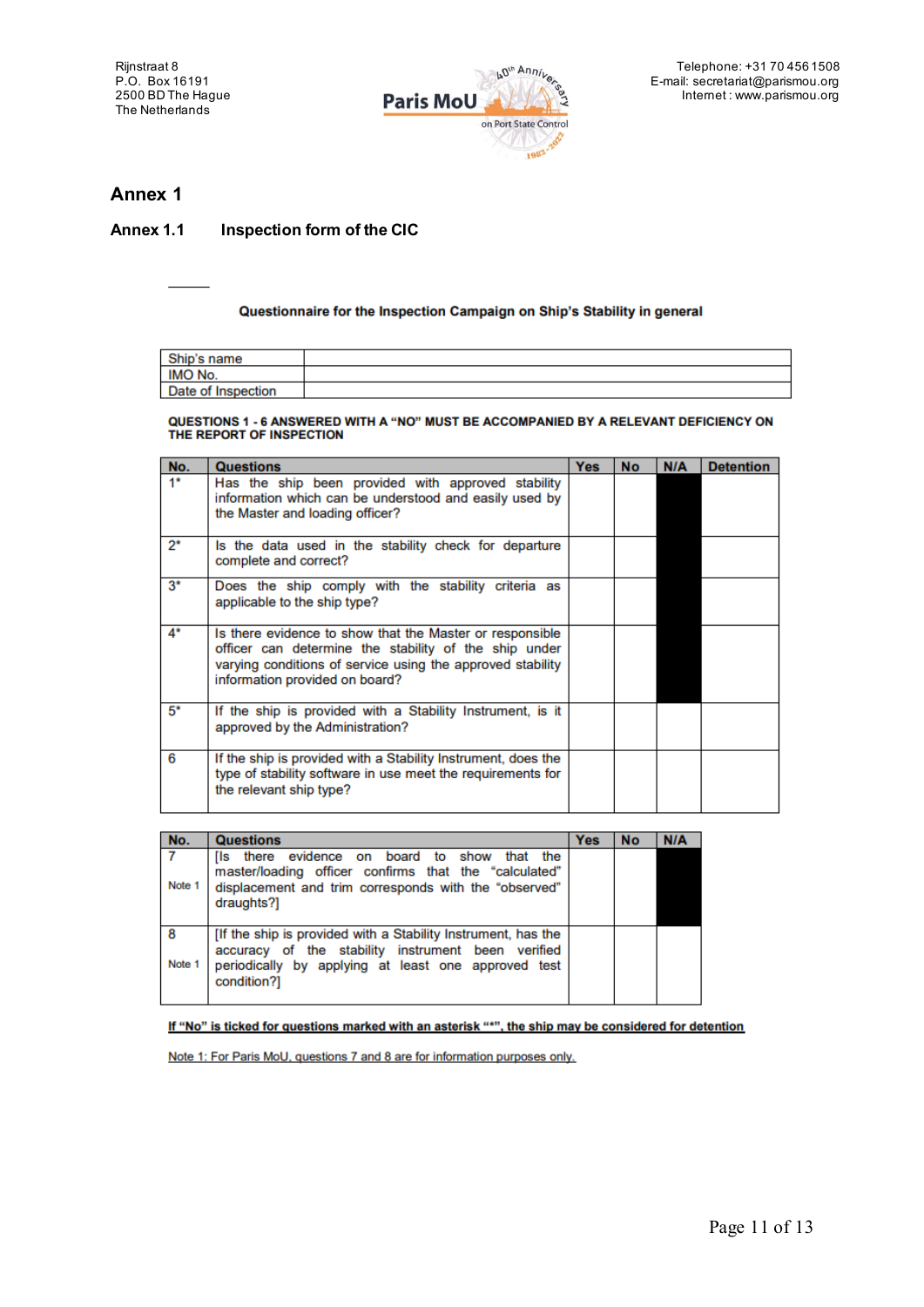

## <span id="page-12-0"></span>**Annex 1.2 Inspections and Detentions per Flag State**

Table Annex 1.2 Inspections and detentions per Flag State

| <b>CIC-topic related</b><br>deficiencies (Thetis)* |                | $(* of$<br>inspections<br>with this<br>deficiency)<br>One inspection<br>can have<br>multiple<br>deficiencies |                | $(* of$<br>inspections<br>with this<br>deficiency<br>recorded as<br>ground for<br>detention) |      | $($ # $o$ f<br>inspections<br>with this<br>deficiency<br>recorded as<br>ground for<br>detention and<br>RO related) | Current<br>position<br>on WGB<br>list |
|----------------------------------------------------|----------------|--------------------------------------------------------------------------------------------------------------|----------------|----------------------------------------------------------------------------------------------|------|--------------------------------------------------------------------------------------------------------------------|---------------------------------------|
| Ship risk profile                                  | 2020           | 2021                                                                                                         | 2020           | 2021                                                                                         | 2020 | 2021                                                                                                               |                                       |
| Algeria                                            |                | $\overline{2}$                                                                                               |                |                                                                                              |      |                                                                                                                    | Grey                                  |
| Antigua and Barbuda                                |                | 8                                                                                                            |                |                                                                                              |      |                                                                                                                    | White                                 |
| Azerbaijan                                         |                | $\mathbf{1}$                                                                                                 |                | $\mathbf{1}$                                                                                 |      |                                                                                                                    | Grey                                  |
| <b>Bahamas</b>                                     | $\mathbf{1}$   | 5                                                                                                            |                |                                                                                              |      |                                                                                                                    | White                                 |
| <b>Barbados</b>                                    | $\mathbf{1}$   | 3                                                                                                            |                |                                                                                              |      |                                                                                                                    | White                                 |
| Belgium                                            |                | $\mathbf{1}$                                                                                                 |                |                                                                                              |      |                                                                                                                    | White                                 |
| <b>Bolivia</b>                                     |                | $\mathbf{1}$                                                                                                 |                |                                                                                              |      |                                                                                                                    | Not Listed                            |
| Cameroon                                           | $\mathbf{1}$   |                                                                                                              |                |                                                                                              |      |                                                                                                                    | <b>Black</b>                          |
| Cayman Islands, UK                                 | $\mathbf{1}$   |                                                                                                              |                |                                                                                              |      |                                                                                                                    | White                                 |
| Comoros                                            | $\mathbf{1}$   | $\overline{4}$                                                                                               | $\mathbf{1}$   | $\mathbf{1}$                                                                                 |      |                                                                                                                    | <b>Black</b>                          |
| Croatia                                            |                | $\mathbf{1}$                                                                                                 |                |                                                                                              |      |                                                                                                                    | White                                 |
| Cyprus                                             |                | $\overline{4}$                                                                                               |                | $\mathbf{1}$                                                                                 |      |                                                                                                                    | White                                 |
| Denmark                                            | $\mathbf{1}$   | $\overline{4}$                                                                                               |                |                                                                                              |      |                                                                                                                    | White                                 |
| Dominica                                           |                | $\overline{2}$                                                                                               |                | $\mathbf{1}$                                                                                 |      |                                                                                                                    | Not Listed                            |
| Egypt                                              |                | $\mathbf{1}$                                                                                                 |                | $\mathbf{1}$                                                                                 |      |                                                                                                                    | Grey                                  |
| Faroe Islands                                      |                | $\mathbf{1}$                                                                                                 |                |                                                                                              |      |                                                                                                                    | White                                 |
| Finland                                            |                | $\overline{4}$                                                                                               |                |                                                                                              |      |                                                                                                                    | White                                 |
| France                                             | 1              |                                                                                                              |                |                                                                                              |      |                                                                                                                    | White                                 |
| Germany                                            | $\overline{2}$ | $\mathbf{1}$                                                                                                 | $\overline{2}$ |                                                                                              |      |                                                                                                                    | White                                 |
| Gibraltar, UK                                      | $1\,$          | $\mathbf{1}$                                                                                                 |                |                                                                                              |      |                                                                                                                    | White                                 |
| Greece                                             |                | 5                                                                                                            |                |                                                                                              |      |                                                                                                                    | White                                 |
| Hong Kong (China)                                  | $\mathsf{2}\,$ | $\overline{4}$                                                                                               |                | $\mathbf{1}$                                                                                 |      |                                                                                                                    | White                                 |
| Iran, Islamic Republic of                          |                | $\mathbf{1}$                                                                                                 |                |                                                                                              |      |                                                                                                                    | Grey                                  |
| Isle of Man, UK                                    |                | $\mathbf 1$                                                                                                  |                |                                                                                              |      |                                                                                                                    | White                                 |
| Italy                                              |                | $\overline{2}$                                                                                               |                |                                                                                              |      |                                                                                                                    | White                                 |
| Latvia                                             | $\mathbf{1}$   | $\overline{2}$                                                                                               |                |                                                                                              |      |                                                                                                                    | White                                 |
| Liberia                                            |                | 22                                                                                                           |                |                                                                                              |      |                                                                                                                    | White                                 |
| Lithuania                                          | $\mathbf 1$    | $1\,$                                                                                                        |                |                                                                                              |      |                                                                                                                    | White                                 |